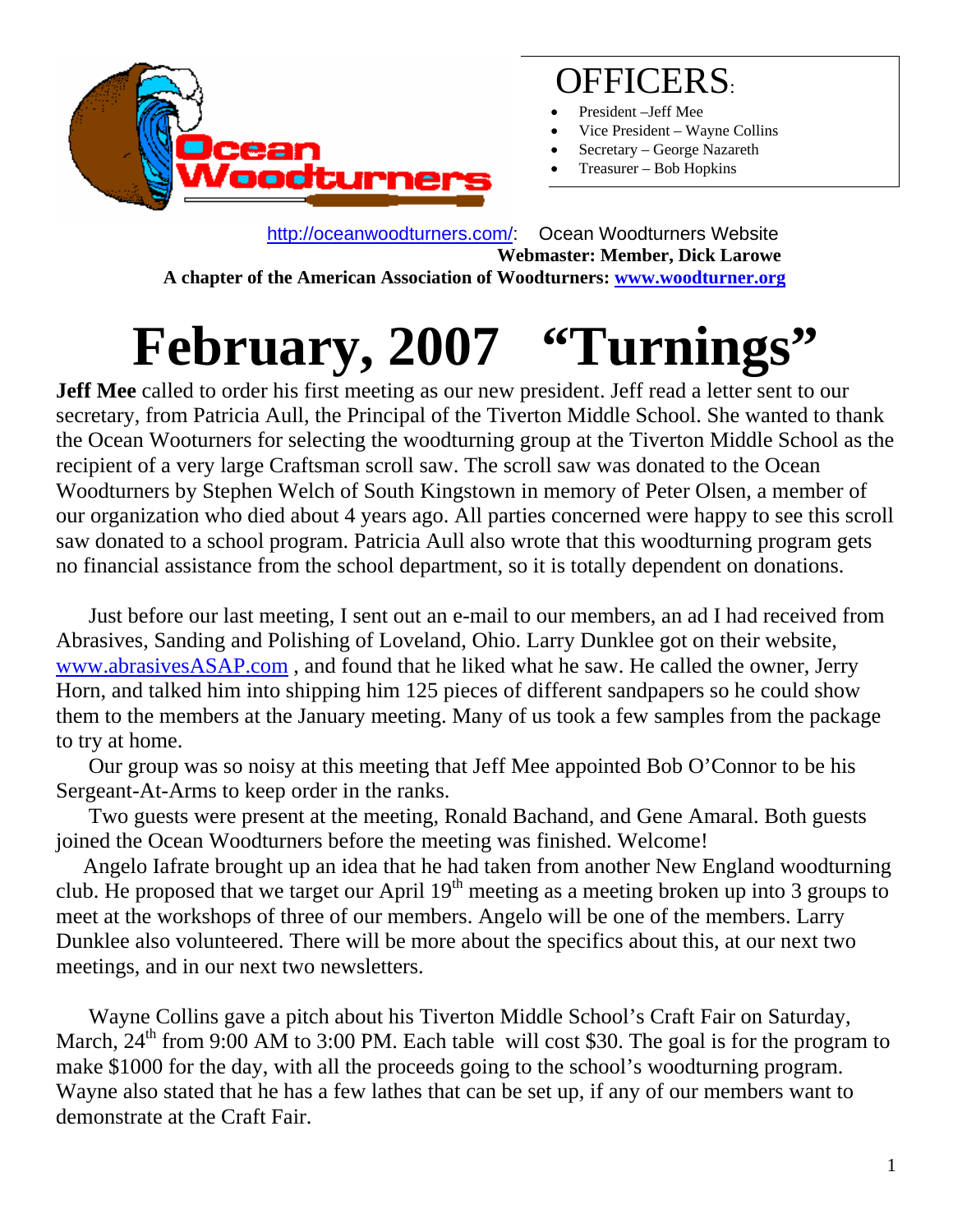Emilio Iannuccillo made a motion that the Ocean Woodturners take one of the tables. The motion was passed.

Bob O'Connor told about the group that went out on Saturday, January  $13<sup>th</sup>$  to cut up a pile of logs for use at the Tiverton Middle School. Since the school program receives no school funding, the Ocean Woodturners does what it can to help supply the students with wood for turning. Bob O'Connor plans to go out again to the same area at the junction of Rt 2 and Rt 112 on a future Saturday for the benefit of the Ocean Tides School group, headed by member, Rich Lemieux.



Larry Dunklee, Greg Marshall, Tom Marshall, and Bob O'Connor on rest break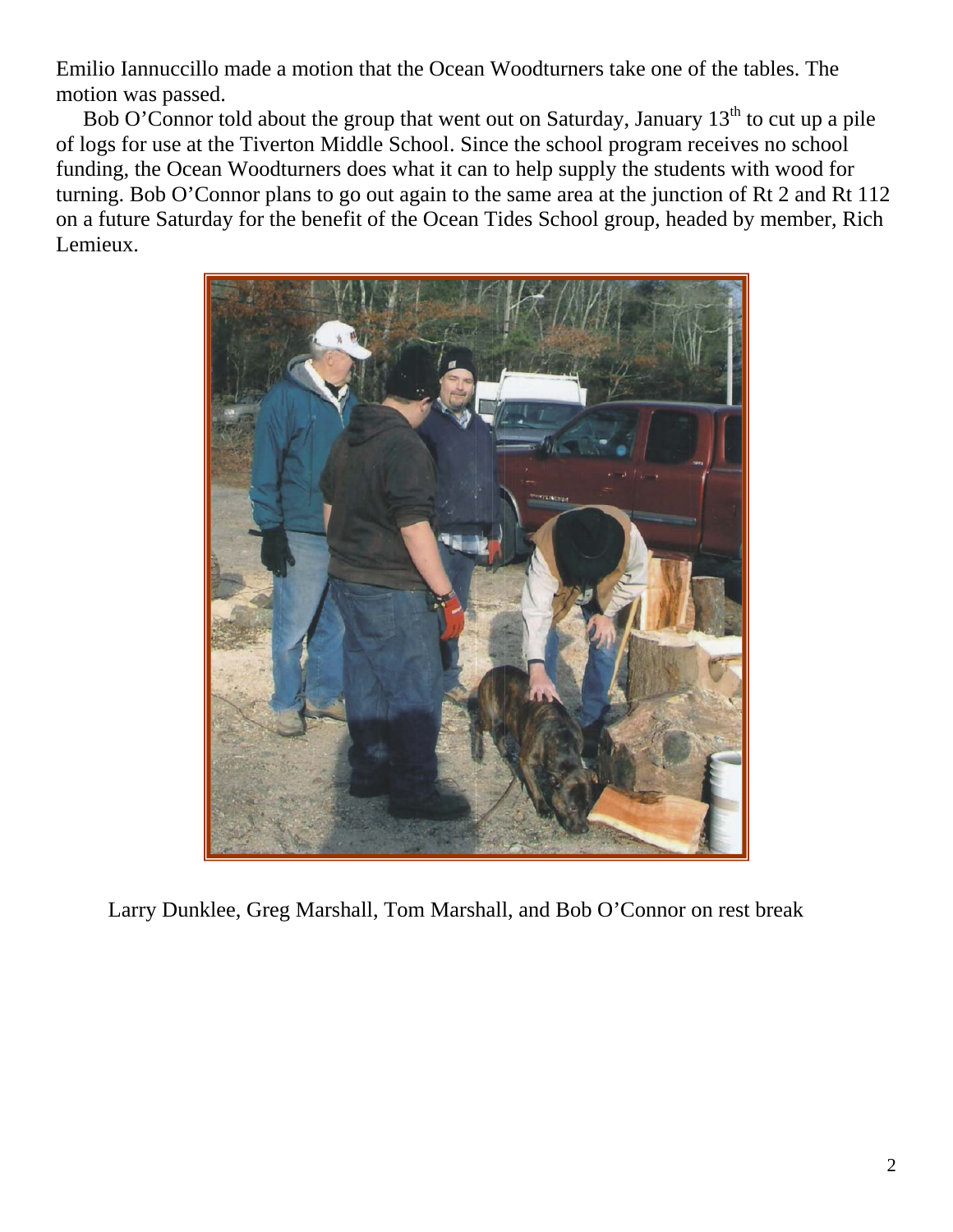#### **Demonstration- Preparing a "green" log for turning**





**Angelo Iafrate sawing a log in half lengthwise Rick Sousa turning a "green" bowl Show and Tell** 



**L to R Greg Marshall-a Maple dish and a Mulberry platter. Bill Smith- a Maple nat. edge bowl. Peter Sylvestre, a Maple bowl with Zebra wood segments. Bill Smith, a Maple Bowl** 

#### **Next Meeting Thursday, February 15, 2007-- 7:00 PM At: Woodcraft 1000 Division St. East Greenwich, RI Demonstration Still to be determined.**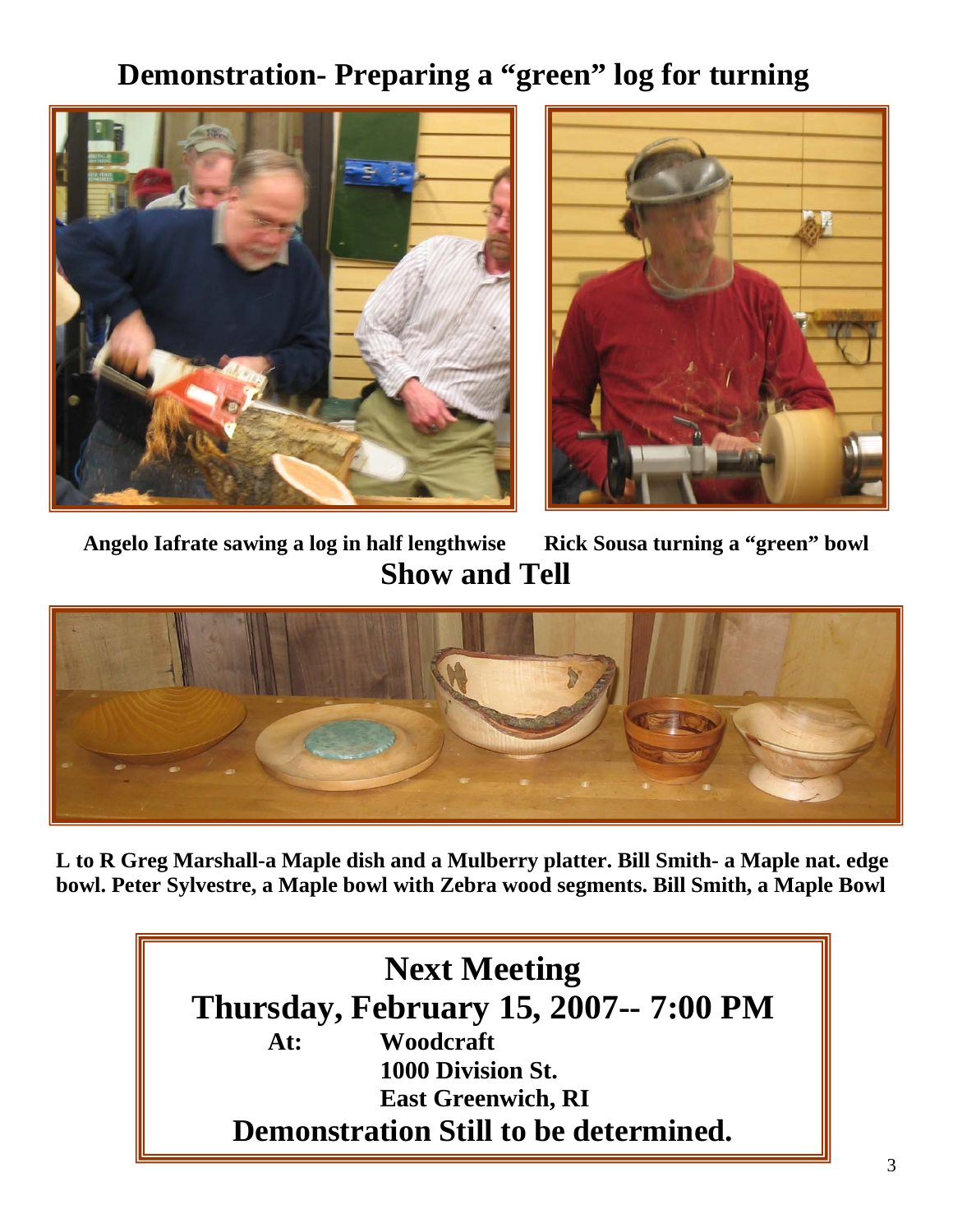## **Yankee Woodturning Symposium**

http://www.yankeewoodturningsymposium.org/



#### **June 1-3, 2007 Wesleyan University, Exley Science Center, Middletown, CT**

**Demonstrators** 

**Mark St.Leger, Jean-Francois Escoulen, Jimmy Clewes, Bob Rosand, Mark Sifiri, Johannes Michaelson, Beth Ireland, Angelo Iafrate, and Michael Hosaluk. Also local turners Al Czelecz, Norm Mancuso, and Ken Dubay. Graham Oaks of NH will demonstrate for the youth group.**

Ocean Woodturners,

Here is a long statement written by a new member of the American Association of Woodturners (AAW) Board of Directors. Our member, Angelo Iafrate, sent it to me. I hope that everyone in our club realizes that Angelo is the President of the AAW. Angelo is so helpful to everyone and down-to-earth, that some people do not realize that he is a "big wheel".

I think that this statement by new AAW board member, Larry Genender, illustrates just how important membership in the AAW really is. As he says, the chapter insurance and the magazine alone are worth much more than the \$45.00 annual membership fee. So any of you who are not members, can join the AAW by getting on their website for signup info or writing a check and mailing it to them. www.woodturner.org

American Association of Woodturners 222 Landmark center 75 W. Fifth Street St. Paul, MN 55102-7704

I was recently elected to the Board of the AAW, and while the election is national in scope and I represent all woodturners in the US and abroad, I know that my main base of support is Texas and the Southwest, and I feel that I am that region's unofficial voice at the AAW. The AAW has almost 13,000 members and over 250 local chapters.

I recently made a 5 day trip with the AAW Board. We first went to St. Paul MN, where the AAW headquarters is located. We saw the offices, saw the AAW museum, toured the convention center (probable site of the 2011 Symposium), and had an all-day Board training session. We then went on to Portland OR, the site of the 2007 Symposium. We met with the local club liaison people, toured the convention center, toured the several museum locales where AAW exhibitions will be held as part of the 2007 Symposium, and had our first Board meeting. I came away from all this very invigorated with a greatly enhanced view of what the AAW represents, and it is this that I want to share with my fellow Texas and Oklahoma turners. The thoughts and opinions that follow are strictly my own, and do not represent the AAW, its Board or its staff.